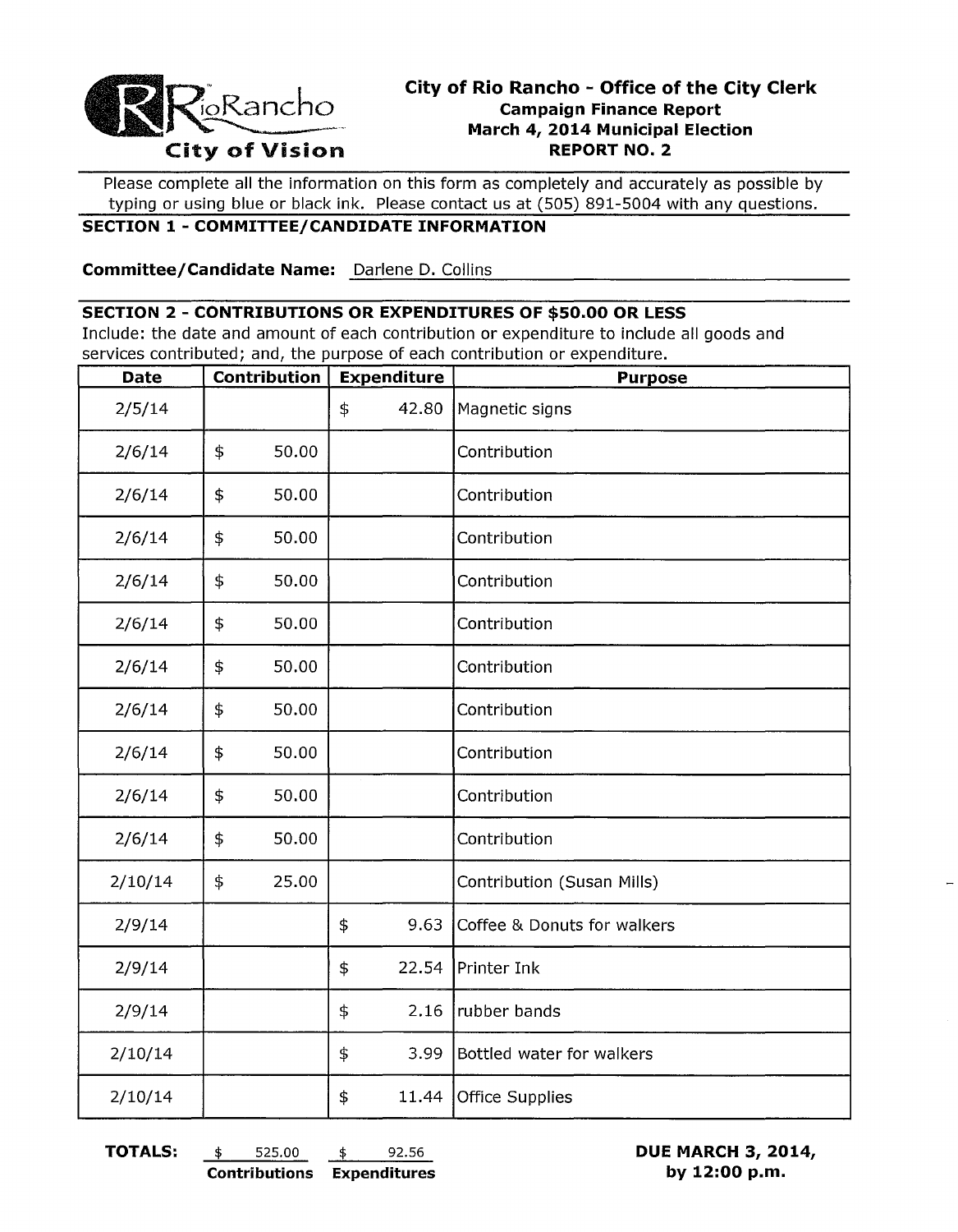#### **CITY OF RIO RANCHO - CAMPAIGN FINANCE REPORT NO.2 PAGE 2 - Committee Name:**

## **SECTION 3 - CONTRIBUTIONS OR EXPENDITURES OF MORE THAN \$50.00 (Cumulative)**

Include: the name and address of the person or entity from whom any cumulative contribution or expenditure of more than \$50.00 was received or made; the date and amount of each contribution or expenditure to include all goods and services contributed; and, the purpose of each contribution or expenditure.

|                                 | Contribution Expenditure | Name/Address                                                            | <b>Purpose</b>   |  |
|---------------------------------|--------------------------|-------------------------------------------------------------------------|------------------|--|
| 2/5/14<br>100.00<br>\$          |                          | Garry Wallen<br>5545 Lilac Pl NE<br>Rio Rancho, NM 87144                | Donation         |  |
| 2/9/14                          | \$<br>135.08             | Walmart<br>Rio Rancho                                                   | Office Supplies  |  |
| 2/10/14<br>100.00<br>\$         |                          | Pat Stover<br>6908 Oersted Rd NE<br>Rio Rancho, nm 87144                | Donation         |  |
| 2/11/14<br>200.00<br>$\ddagger$ |                          | Matthew Spangler<br>2881 W Island Loop SE<br>Rio Rancho, NM 87124-8110  | Donation         |  |
| 2/11/14                         | \$<br>96.69              | Walmart<br>Rio Rancho                                                   | Phone Cards      |  |
| 2/19/14<br>100.00<br>\$         |                          | Melissa Pacheco<br>5720 Rio Pinos Rd<br>Rio Rancho, NM 87144            | Donation         |  |
| 2/19/14                         | \$<br>68.00              | Post Office                                                             | Post Card Stamps |  |
| 2/25/14<br>100.00<br>\$         |                          | <b>Bill Helmich</b><br>PO Box 789<br>Sandia Park, NM 87047              | Donation         |  |
| 2/25/14<br>\$<br>100.00         |                          | Pat Stover<br>6908 Oersted Rd NE<br>Rio Rancho, nm 87144                | Donation         |  |
| 2/28/14<br>1,000.00<br>\$       |                          | Don Chalmers<br>3777 The American Rd NW Ste<br>200                      | Donation         |  |
| 2/28/14                         | \$<br>79.18              | Atomic Dog Signs<br>2520 Jefferson St NE Ste D<br>Albuquerque, NM 87110 | Magnetic Signs   |  |
| 2/28/14                         | \$<br>64.46              | Dollar Tree<br>Southern Blvd<br>Rio Rancho, NM 87124                    | Parade Supplies  |  |
|                                 |                          |                                                                         |                  |  |
|                                 |                          |                                                                         |                  |  |
|                                 |                          |                                                                         |                  |  |
|                                 |                          |                                                                         |                  |  |
|                                 |                          |                                                                         |                  |  |
|                                 |                          |                                                                         |                  |  |
|                                 |                          |                                                                         |                  |  |
|                                 |                          |                                                                         |                  |  |
|                                 |                          |                                                                         |                  |  |
|                                 |                          |                                                                         |                  |  |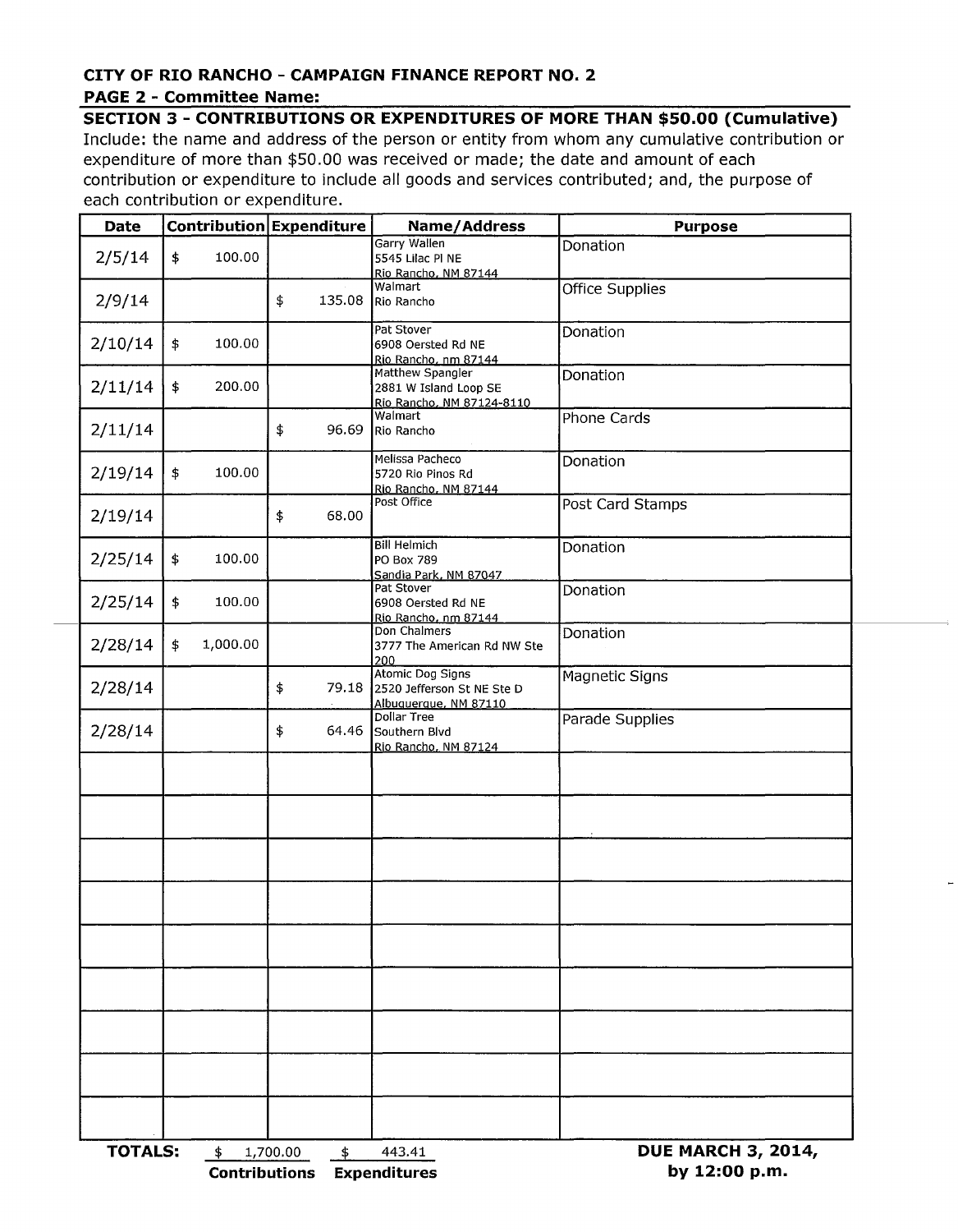# **CITY OF RIO RANCHO - CAMPAIGN FINANCE REPORT NO.2**  PAGE 3

**SECTION 4 - TOTALS** 

| Total Contributions Page 1:         | \$<br>525.00   | Total Expenditures Page 1:         | $\frac{1}{2}$ | 92.56    |
|-------------------------------------|----------------|------------------------------------|---------------|----------|
| Total Contributions Page 2:         | \$<br>1,700.00 | Total Expenditures Page 2:         | -5            | 443.41   |
| Total Contributions Additional:     | \$<br>150.00   | Total Expenditures Additional:     | \$            | 129.98   |
| Total Contributions REPORT 2:       | \$<br>2,375.00 | Total Expenditures REPORT 2:       | -\$           | 665.95   |
| <b>Total Contributions To Date:</b> | \$<br>5,980.31 | <b>Total Expenditures To Date:</b> | \$            | 3,147.12 |

**DUE MARCH 3, 2014, by 12:00 p.m.** 

# **SECTION 5 - APPROVALS**

**Committee Name: Committee Name: Darlene 4 America** 

I, 1. All Ray A. Collins **Colling Life A.** Collins **hereby declare that this Campaign Finance** Report has been prepared with all reasonable diligence and is true and complete.

<sup>F</sup>'""'---- Aut orized Signature D te

Subscribed and sworn to me this  $\frac{3^{rd}}{d}$  of  $\frac{\sqrt{arch}}{arch}$ , 2014

Stamp/Seal

7 falon de Ruces

 $\frac{3 \cdot 8 \cdot 1 \cdot 7}{My \text{ Commission Express}}$ 



| Received in the Office of the City Clerk at $(0.57 - 6.7)$ (a.m.) on the $3^{\prime\circ}$ |        |                             |  |
|--------------------------------------------------------------------------------------------|--------|-----------------------------|--|
| $M$ arch<br>day of                                                                         | , 2014 | CITY CLERK MAR 3 '14 AM1057 |  |
|                                                                                            |        |                             |  |

Stephen J. Ruger, City Clerk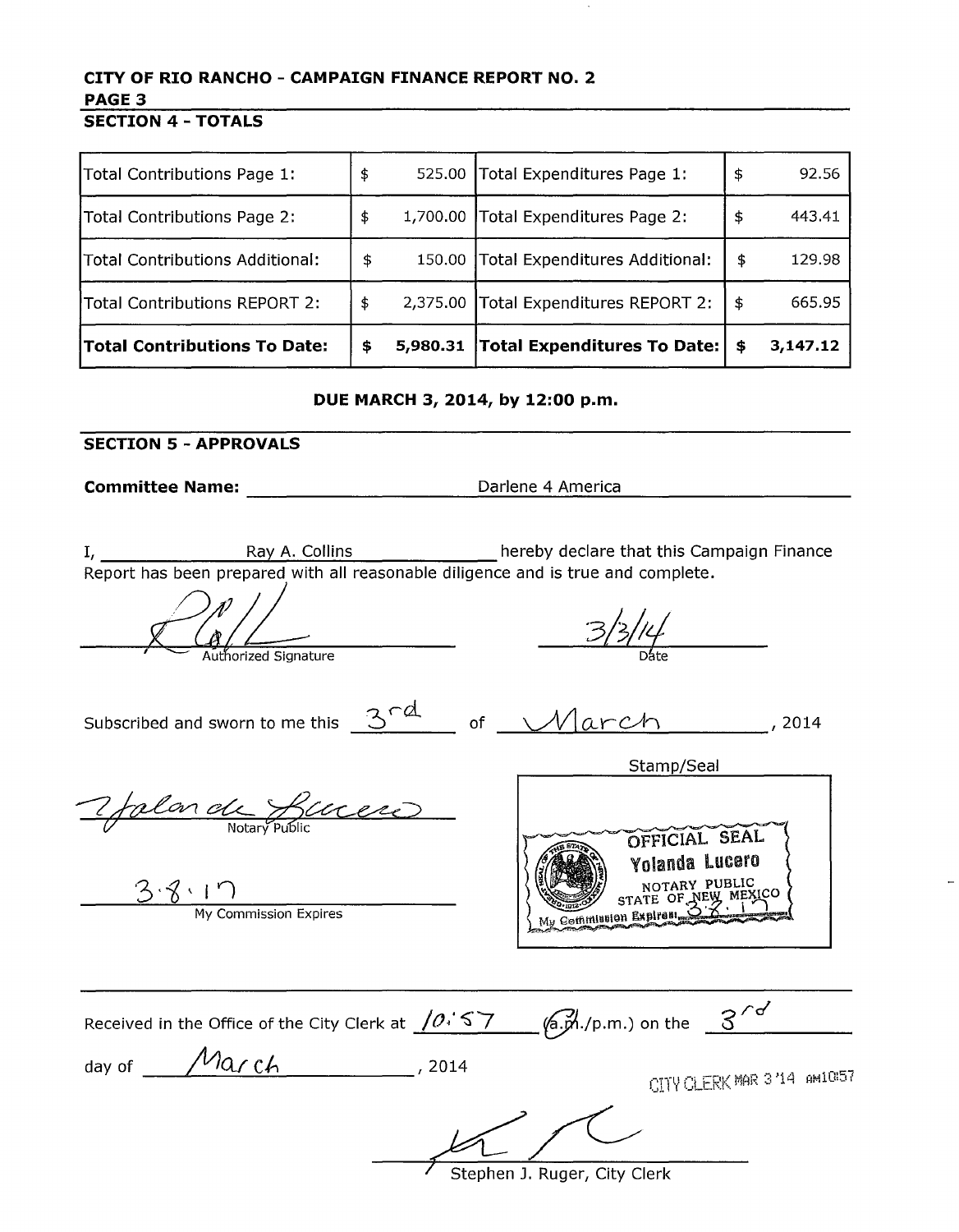$\bar{\gamma}$ 

 $\epsilon$ 

| REPORT 2 - ADDITIONAL CONTRIBUTIONS OR EXPENDITURES OF \$50.00 OR LESS |    |                     |                                   |                    |                            |
|------------------------------------------------------------------------|----|---------------------|-----------------------------------|--------------------|----------------------------|
| <b>Date</b>                                                            |    | <b>Contribution</b> |                                   | <b>Expenditure</b> | <b>Purpose</b>             |
| 2/15/14                                                                | \$ | 25.00               |                                   |                    | Donation (Dunn)            |
| 2/16/14                                                                |    |                     | \$                                | 19.60              | <b>Stamps</b>              |
| 2/16/14                                                                |    |                     | \$                                | 10.00              | Photo Op Breakfast         |
| 2/15/14                                                                |    |                     | \$                                | 47.08              | Magnetic Signs             |
| 2/17/14                                                                | \$ | 50.00               |                                   |                    | Donation (Eaglehart)       |
| 2/17/14                                                                | \$ | 10.00               |                                   |                    | Donation (Vrchota)         |
| 2/18/14                                                                | \$ | 25.00               |                                   |                    | Donation (Mansfi'eld)      |
| 2/18/14                                                                |    |                     | \$                                | 1.27               | Anedot.com Fee (Mills)     |
| 2/18/14                                                                |    |                     | \$                                | 1.27               | Anedot.com Fee (Mansfield) |
| 2/19/14                                                                | \$ | 25.00               |                                   |                    | Contribution (Littrell)    |
| 2/16/14                                                                |    |                     | \$                                | 10.80              | Office Supplies            |
| 2/21/14                                                                |    |                     | \$                                | 16.42              | <b>Office Supplies</b>     |
| 2/22/14                                                                |    |                     | \$<br>Snacks for walkers<br>19.34 |                    |                            |
| 2/25/14                                                                |    |                     | \$                                | 4.20               | Anedot.com fee (Helmich)   |
| 2/25/14                                                                | \$ | 15.00               |                                   |                    | Donation (Chubb)           |
|                                                                        |    |                     |                                   |                    |                            |
|                                                                        |    |                     |                                   |                    |                            |
|                                                                        |    |                     |                                   |                    |                            |
|                                                                        |    |                     |                                   |                    |                            |
|                                                                        |    |                     |                                   |                    |                            |
|                                                                        |    |                     |                                   |                    |                            |
|                                                                        |    |                     |                                   |                    |                            |
|                                                                        |    |                     |                                   |                    |                            |
|                                                                        |    |                     |                                   |                    |                            |
|                                                                        |    |                     |                                   |                    |                            |

 $\overline{a}$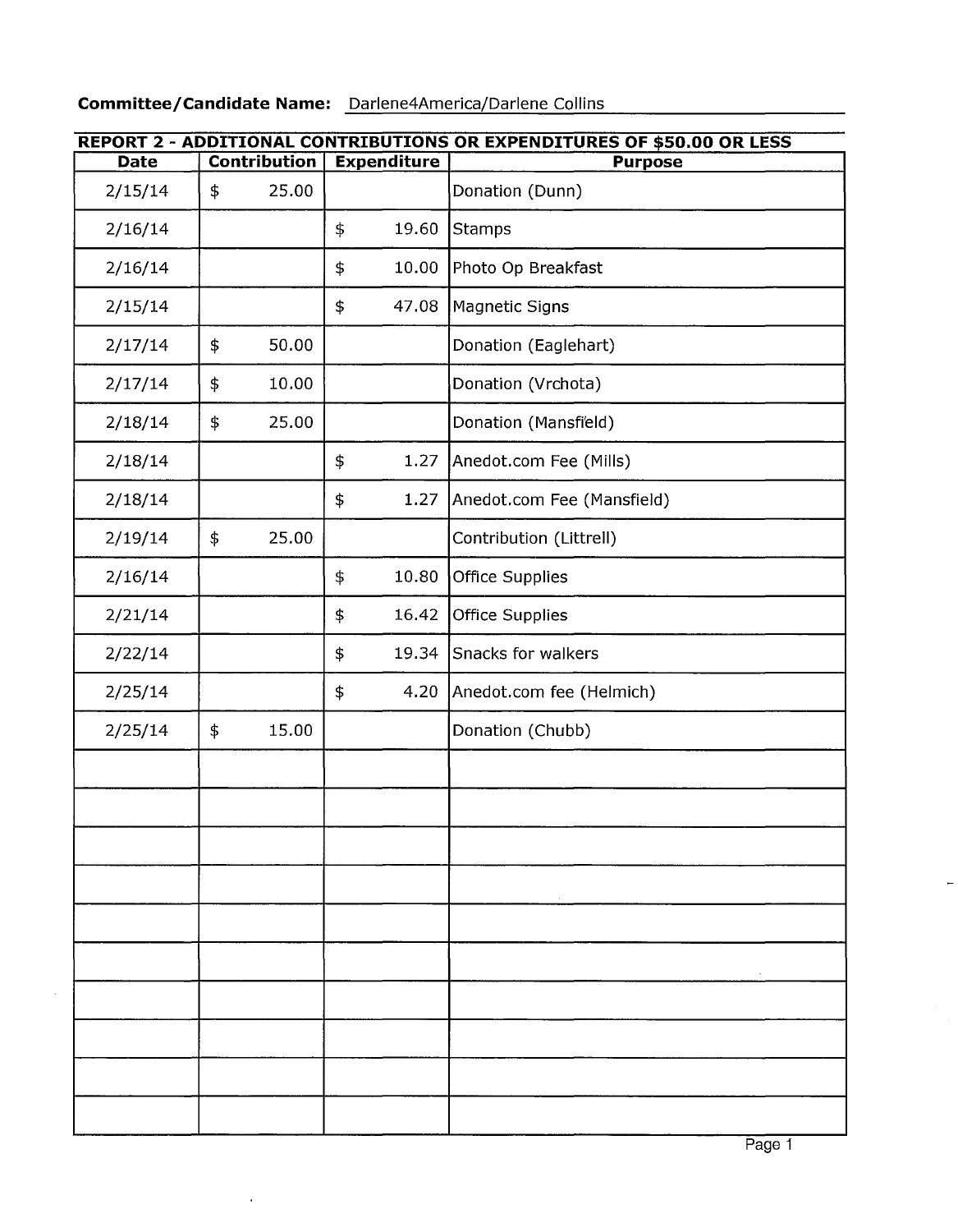| <b>Date</b>    | <b>Contribution</b>     | <b>Expenditure</b>      | <b>Purpose</b> |
|----------------|-------------------------|-------------------------|----------------|
|                |                         |                         |                |
|                |                         |                         |                |
|                |                         |                         |                |
|                |                         |                         |                |
|                |                         |                         |                |
|                |                         |                         |                |
|                |                         |                         |                |
|                |                         |                         |                |
|                |                         |                         |                |
|                |                         |                         |                |
|                |                         |                         |                |
|                |                         |                         |                |
|                |                         |                         |                |
|                |                         |                         |                |
|                |                         |                         |                |
|                |                         |                         |                |
|                |                         |                         |                |
|                |                         |                         |                |
|                |                         |                         |                |
|                |                         |                         |                |
|                |                         |                         |                |
|                |                         |                         |                |
|                |                         |                         |                |
|                |                         |                         |                |
|                |                         |                         |                |
|                |                         |                         |                |
|                |                         |                         |                |
|                |                         |                         |                |
|                |                         |                         |                |
|                |                         |                         |                |
|                |                         |                         |                |
|                |                         |                         |                |
|                |                         |                         |                |
|                |                         |                         |                |
|                |                         |                         |                |
|                |                         |                         |                |
|                |                         |                         |                |
|                |                         |                         |                |
|                |                         |                         |                |
| <b>TOTALS:</b> | $\frac{1}{2}$<br>150.00 | 129.98<br>$\frac{1}{2}$ |                |

 $\ddot{\phantom{1}}$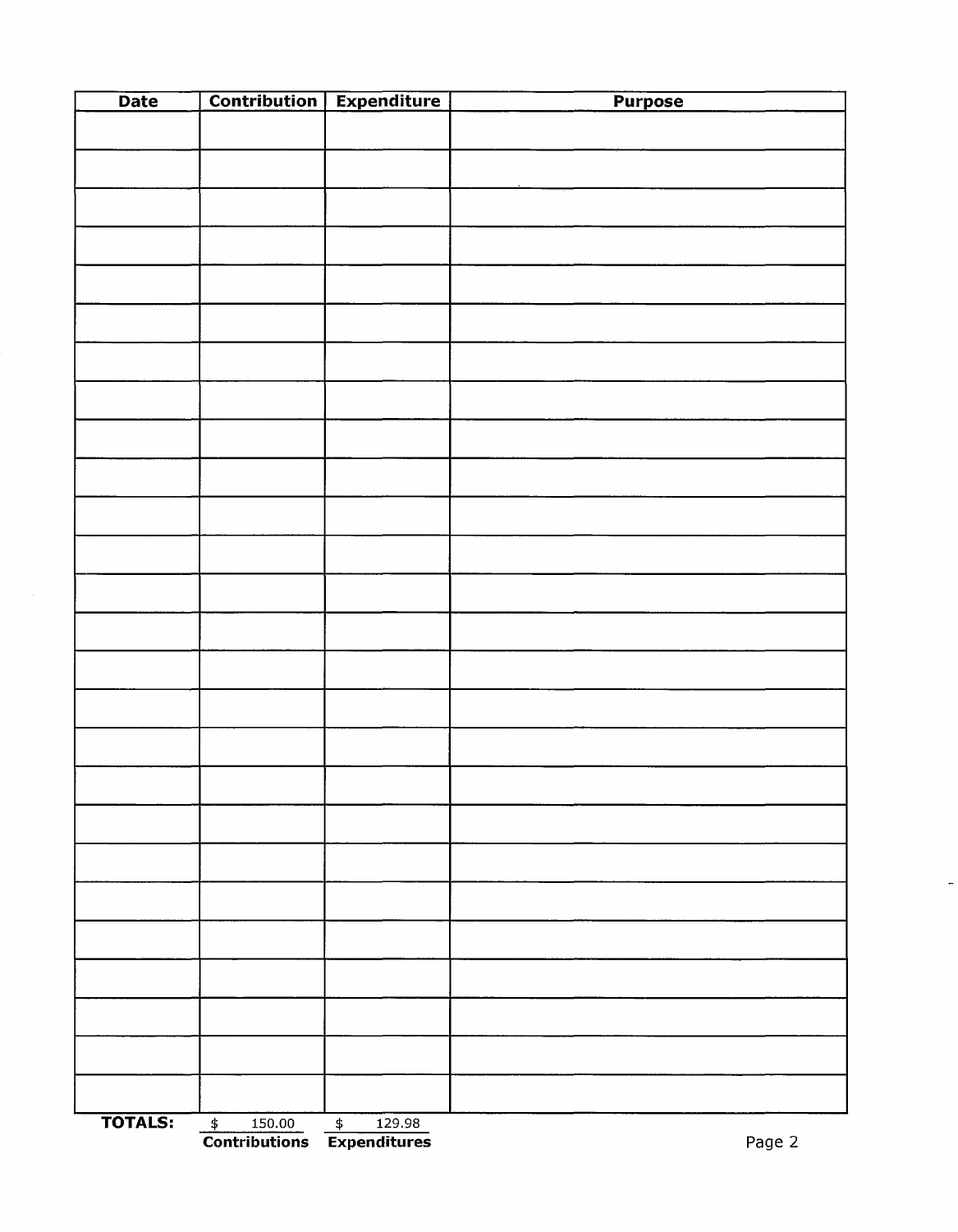| <b>Date</b> | <u> REPORT 2 - ADDITIONAL CONTRIBUTIONS OR EXPENDITURES OF \$50.00 OR MORE</u><br>Contribution Expenditure |  |              |                |  |  |
|-------------|------------------------------------------------------------------------------------------------------------|--|--------------|----------------|--|--|
|             |                                                                                                            |  | Name/Address | <b>Purpose</b> |  |  |
|             |                                                                                                            |  |              |                |  |  |
|             |                                                                                                            |  |              |                |  |  |
|             |                                                                                                            |  |              |                |  |  |
|             |                                                                                                            |  |              |                |  |  |
|             |                                                                                                            |  |              |                |  |  |
|             |                                                                                                            |  |              |                |  |  |
|             |                                                                                                            |  |              |                |  |  |
|             |                                                                                                            |  |              |                |  |  |
|             |                                                                                                            |  |              |                |  |  |
|             |                                                                                                            |  |              |                |  |  |
|             |                                                                                                            |  |              |                |  |  |
|             |                                                                                                            |  |              |                |  |  |
|             |                                                                                                            |  |              |                |  |  |
|             |                                                                                                            |  |              |                |  |  |
|             |                                                                                                            |  |              |                |  |  |
|             |                                                                                                            |  |              |                |  |  |
|             |                                                                                                            |  |              |                |  |  |
|             |                                                                                                            |  |              |                |  |  |
|             |                                                                                                            |  |              |                |  |  |
|             |                                                                                                            |  |              |                |  |  |
|             |                                                                                                            |  |              |                |  |  |
|             |                                                                                                            |  |              |                |  |  |
|             |                                                                                                            |  |              |                |  |  |
|             |                                                                                                            |  |              |                |  |  |
|             |                                                                                                            |  |              |                |  |  |
|             |                                                                                                            |  |              |                |  |  |
|             |                                                                                                            |  |              |                |  |  |
|             |                                                                                                            |  |              |                |  |  |
|             |                                                                                                            |  |              |                |  |  |
|             |                                                                                                            |  |              |                |  |  |
|             |                                                                                                            |  |              |                |  |  |
|             |                                                                                                            |  |              |                |  |  |
|             |                                                                                                            |  |              |                |  |  |
|             |                                                                                                            |  |              |                |  |  |
|             |                                                                                                            |  |              |                |  |  |
|             |                                                                                                            |  |              |                |  |  |
|             |                                                                                                            |  |              |                |  |  |
|             |                                                                                                            |  |              |                |  |  |
|             |                                                                                                            |  |              |                |  |  |
|             |                                                                                                            |  |              |                |  |  |